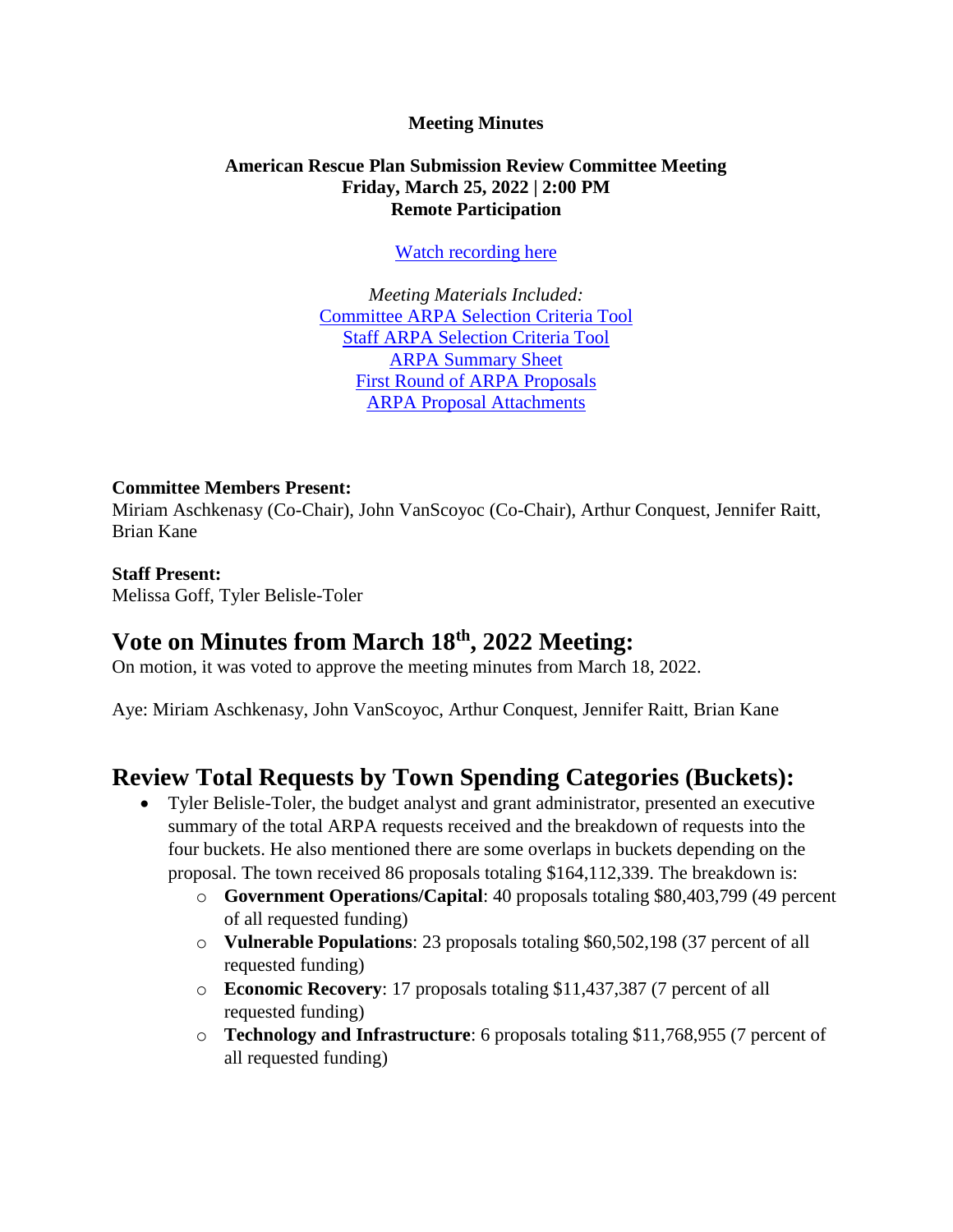# **Review Scoring Sheets:**

- Each committee member individually shared their thoughts/concerns on the scoring process so far:
	- o Co-Chair Miriam Aschkenasy stated the value of the scores to narrow down the list of 80+ proposals into a more manageable size for further review. The process helped elevate proposals she saw as valuable and highlighted other proposals that needed more time for planning that could be more viable in the second round. She also pointed out town department proposals can only get a maximum score of 85 based on how the committee's scoring is done while non-town department proposals could still get a maximum of 100.
	- $\circ$  Jennifer Raitt spoke with the town's Planning & Community Development department to get a better sense of their funding priorities.
	- o Arthur Conquest was concerned with some of the community-based proposals. He also agreed with co-chair Aschkenasy on current proposals having an opportunity to improve to be stronger contenders for the second round of funding.
	- o Co-chair John VanScoyoc stated it was a valuable exercise to be introduced to the proposals, but most of the scores were in a narrow range.
	- o Brian Kane spoke with the town's Department of Public Works to get a better sense of their funding priorities.

## **Proposal Discussion:**

- Melissa Goff, the deputy town administrator, discussed the topic of several ARPA proposals including vehicle requests. Due to the loss in revenue from the pandemic, the town focused on cutting equipment costs from departmental budgets rather than payroll.
- Co-chair Aschkenasy explained that proposals that are low cost with a far reach, do not add personnel to the town's operating budget, and can leverage other funding sources are more preferred.
- Brian Kane mentioned the premium pay program being implemented by the state and asked if the town has considered supporting a similar program. Melissa Goff replied that the Select Board would first need to determine whether they want a premium pay program before the town explores how implementation would be carried out.
	- o The committee decided to remove any premium pay proposals from the discussion.

# **Highlight Initial Top 5-8 Proposals from Each Committee Member:**

• Committee members will bring a list of their top 10 proposals/priorities to the next meeting on Friday, April 1<sup>st</sup>.